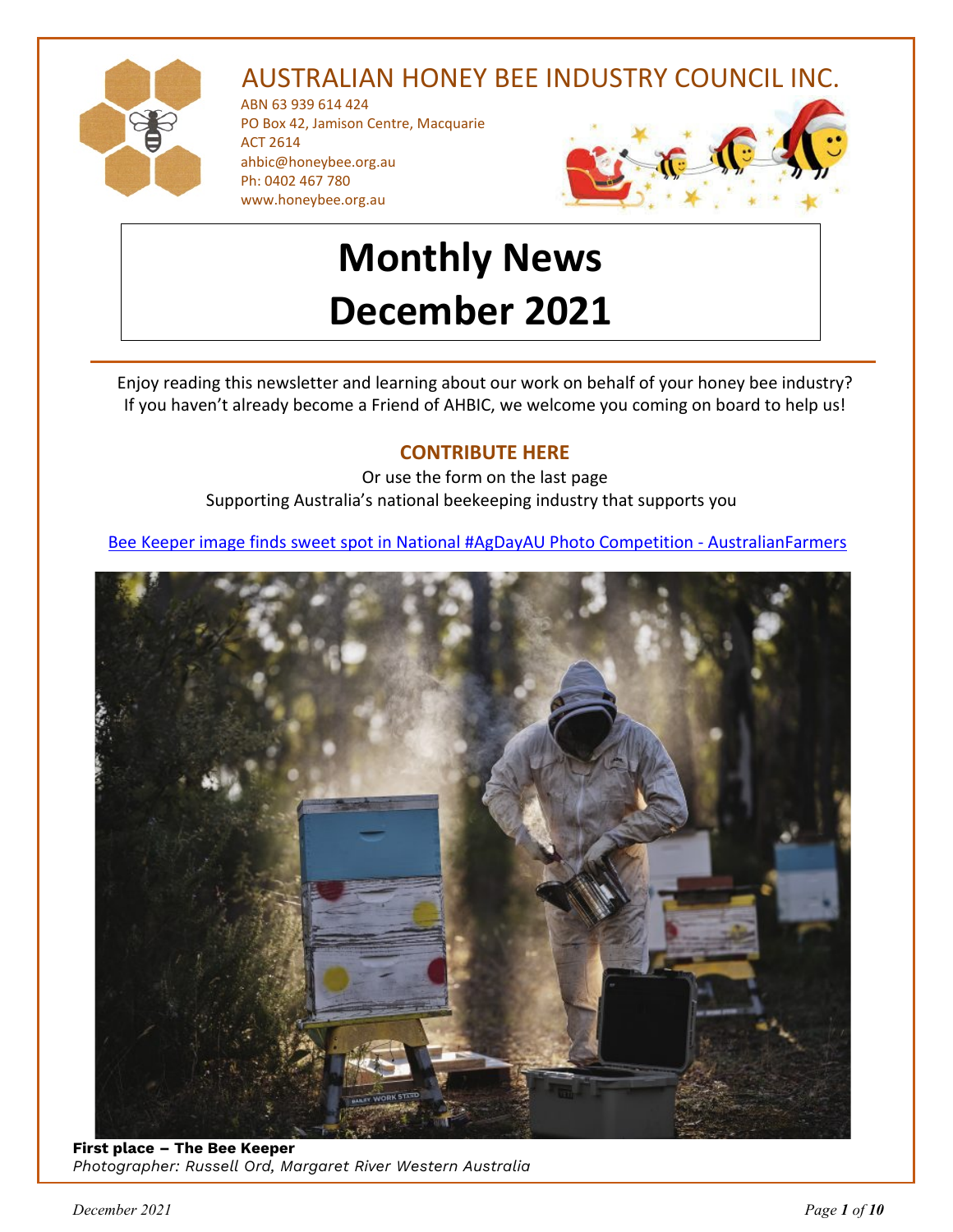*All rights reserved. This publication is copyright and may not be resold or reproduced in any manner (except excerpts for bona fide study purpose in accordance with the Copyright Act) without the prior consent of the Publisher. Every effort has been made to ensure that this newsletter is free from error or omissions. However, the Publisher, or its respective employees or agents, shall not accept responsibility for injuries, loss or damage occasioned to any person acting or referring from action as a result of the material in this newsletter whether or not such injury, loss or damage is in any way due to any negligent act or omission, breach of duty or default on the employees or agent*

# **CONTENTS**

| Page 3 | Acknowledging our Friends of AHBIC |
|--------|------------------------------------|
|--------|------------------------------------|

- Page 4 News from the Chair Trevor Weatherhead
- Page 5 Note from the CEO Helen Goodall
- Page 5 Biosecurity Update
- Page 6 Hear from our Member
- Page 6 Publications and Resources
- Page 6 EXTENSIONAUS
- Page 7 Events
- Page 7 Scholarships/Programs
- Page 7 Government Market Access Advice/Industry Advice Notice
- Page 8 AMHA Media release
- Page 9 B-QUAL
- Page 10 Friends of AHBIC Voluntary Contribution Form

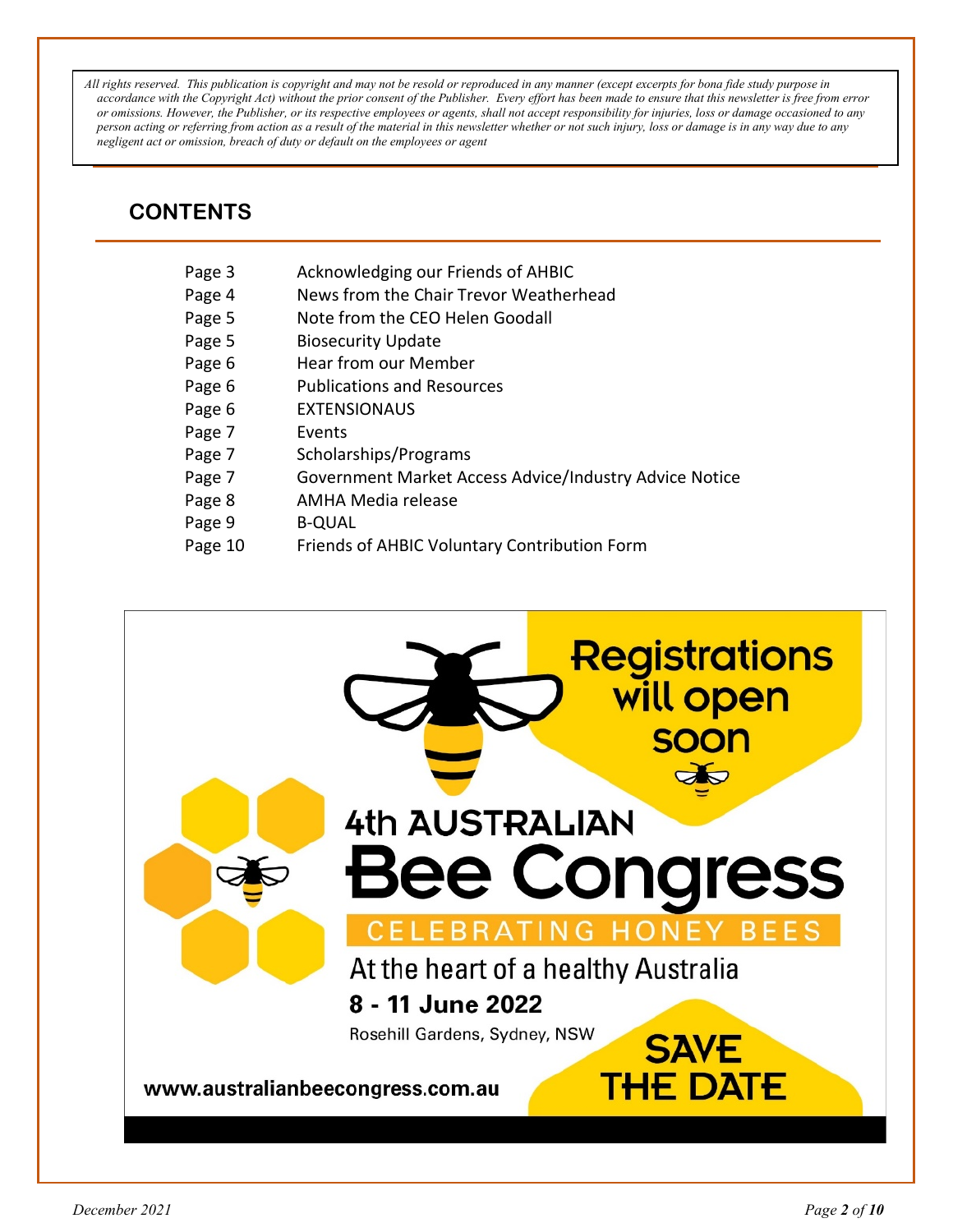## AUSTRALIAN HONEYBEE INDUSTRY COUNCIL INC

#### ABN 63 939 614 424



The Australian Honey Bee Industry Council (AHBIC) is the peak industry body for the Australian beekeeping industry working for all within our industry including

honey producers, honey packers, pollinators, queen bee breeders, equipment manufacturers/suppliers

The following list recognises contributions received for the last 12 months. A number of generous contributors wish to remain anonymous. We encourage beekeepers to support those packers, queen bee breeders, equipment manufacturers/suppliers who contribute to AHBIC. Thank you to all our contributors & supporters*.* AHBIC appreciates your generous & ongoing support.

# Friends of AHBIC – Voluntary Contributions

#### PLATINUM PLUS (0)

#### PLATINUM (2)

Beechworth Honey Enterprises P/L Hive & Wellness Australia P/L

#### GOLD PLUS (10)

Almond Board of Australia Australian Honey Products P/L Baker Beekeeping P/L Beekeeping Australia P/L Bega Cheese Limited Goldfield Honey Australia P/L Lauberts, Ugis New South Wales Apiarists Association Sterling Kershaw & Co Woolworths

#### GOLD (12)

Australian Queen Bee Line P/L Amateur Beekeepers Assoc. NSW Browns Bees Australia P/L Cotton, Allan & Michelle Bricknell, Jack Jensen, Bryce & Leanne McDonald Honey Mid Western Fresh Honey Riverina Beekeeping Supplies P/L Weerona Apiaries Woolfe, BD & CA Zadow, IM & MJ

#### SILVER (25)

Australian Manuka Honey Association Ltd Australian Quality Honey (Blue Hills Honey) Australian Women in Beekeeping Club Inc Barnes Apiaries Bees Neez Apiaries Boyd Apiaries P/L Clarkes Bees & Honey P/L

Cooper, Casey Eastburn, Murray & Sandy Ecrotek Gells' Honey Maryborough Honey Australia P/L Hooper Honey (Ben Hooper) Kuyan Apiaries Le Feuvre, Danny Manukalife Pty Ltd McDonald, Eileen & Bob Michie, Robert & Raelene Nuplas P/L Pavy, Rod Porter, ML & DJ R. Stephens Apiaries Ruge Honey Warral Apiaries P/L Wilson, Colin

#### BRONZE (14)

Archibald Honey P/L Arkadieff, Murray Australian Honeybee P/L Cunial Beekeeping P/L Fuller, Steve G&A Apiaries Hampson, Terry (Daybreak Apiaries) Heritage Honey (P. Norris) Holscher, Luke Ipswich & West Moreton Beekeepers Lutze, Brett & Lynda Masters, Neil & Sharon Targett, Stephen The House of Honey

#### COPPER (25)

AB's Honey Australian Honey.com Ballarat Regional Beekeepers Bee all Natural Bayside Beekeepers Assoc. Carpenter, Ian Clarke, Michael Cooper, Barry Costa, Daniel De Jong, Wim Godman, Phil Griffin, Vic Gustare Honey Australia P/L Honey in the Garden Hoskinson, HL & HM Hum Honey JBR Bees Jordan, Corinne Mew, Peter Moran, Jessica Nobbs, Courtney Northside Beekeepers Assoc. Sedgwick, Peter (Honeyworks P/L) Trigg, Margaret Weatherhead, Trevor & Marion Wheat, Nathan

#### OTHER (4)

Copier, Aaron Drake, Liam Kassebaum Christopher Rasmussen, Ivan

#### NON-PUBLISHED Value (24)

Australian Virtual Hobby Beekeepers Conference 2021 Barton, Keith Bec's BeeHive Beekeeping **Supplies** Brenton, Daryl Davis, Brenton Evans, Trevor & Faye Faithfull, Mark Geelong Beekeepers Gibson, David lee Gilbert, Martin & Lorraine Gold Amateur Beekeeping Society Honey Australia P/L Hampton, Tom **Hivekeepers** Kennett Apiaries (SA) P/L Moggill Honey Mumford, Dave & Wendy Naicol P/L Sorensen, Glen & Trevor Southern Truck Centre Tabulam Real Honey The Tasmanian Honey Company WA Pure Honey Watson, Jim

#### Anonymous (24)

Did you expect your name to be listed here? Please check your emails for a message from AHBIC inviting you to renew your contribution (AHBIC emails often end up in spam) or feel free to emai[l Helen Goodall.](mailto:ahbic@honeybee.org.au?subject=Voluntary%20Contributions%20-%20Query%20from%20Newsletter)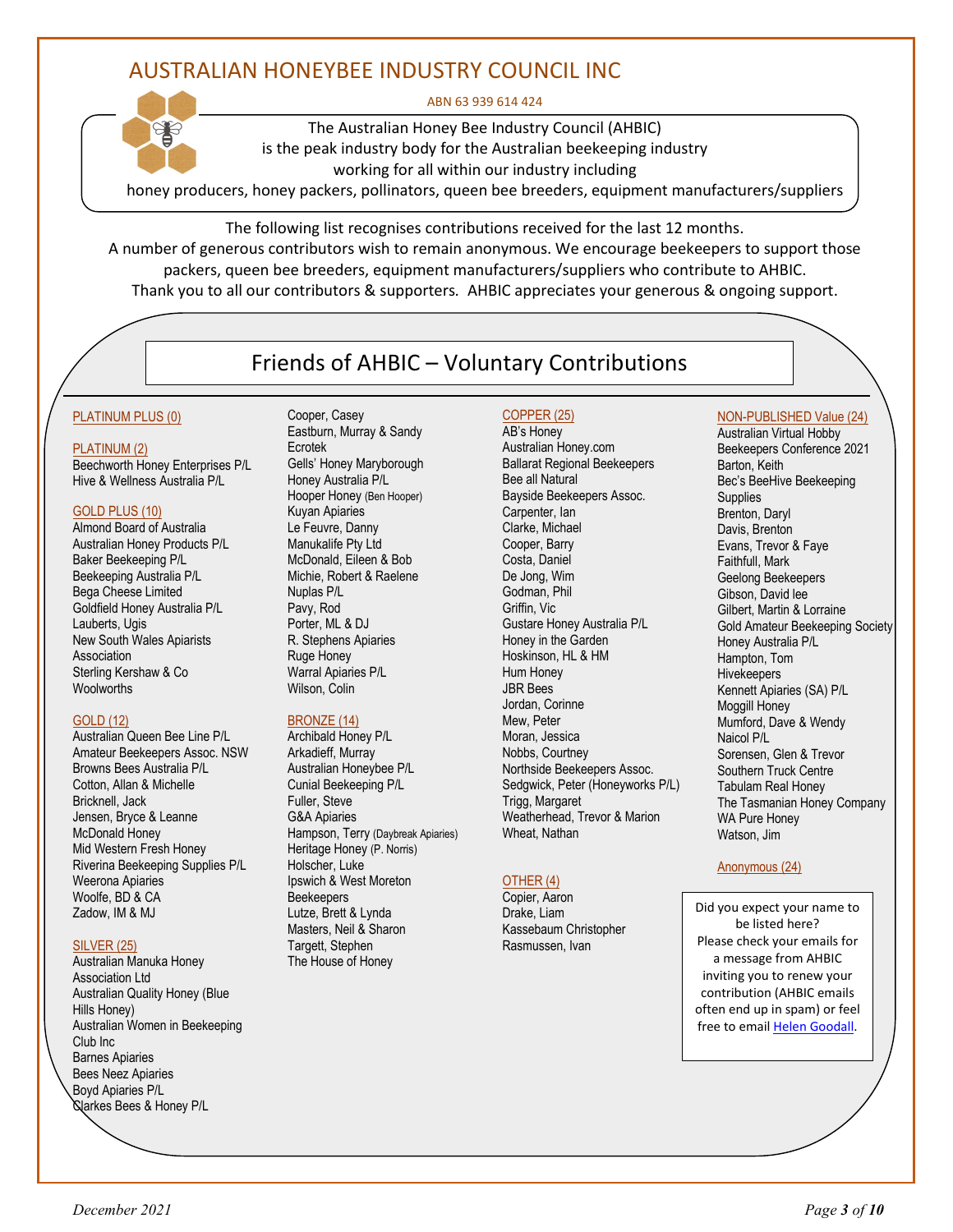

## **NEWS FROM THE CHAIR, Trevor Weatherhead AM**

**1. Great news.** The new Free Trade Agreement with the United Kingdom (UK) has been agreed to. The UK will eliminate its 16 per cent tariff on honey (0409.00.00) on entry into force of the Australia-UK FTA. Next steps following today's signature can be found at the following link:

[Next steps following signature | Australian Government Department of](https://www.dfat.gov.au/trade-and-investment/next-steps-following-signature)  [Foreign Affairs and Trade \(dfat.gov.au\)](https://www.dfat.gov.au/trade-and-investment/next-steps-following-signature)

AHBIC has been making representations to the Department of Foreign Affairs and Trade (DFAT) for many years now to have the tariff on honey removed. Our representations have finally paid off.

## **2.** <https://www.science.org/doi/10.1126/sciadv.abj2151#.Yapv-yShZns>

### Abstract

The origin of the western honey bee \*Apis mellifera\* has been intensely debated. Addressing this knowledge gap is essential for understanding the evolution and genetics of one of the world's most important pollinators. By analyzing 251 genomes from 18 native subspecies, we found support for an Asian origin of honey bees with at least three expansions leading to African and European lineages. The adaptive radiation of honey bees involved selection on a few genomic "hotspots." We found 145 genes with independent signatures of selection across all bee lineages, and these genes were highly associated with worker traits. Our results indicate that a core set of genes associated with worker and colony traits facilitated the adaptive radiation of honey bees across their vast distribution.

I was interested in this article because of the theory of evolution of the honey bee from Asia. The one thing that puzzles me is that if they came from Asia why are there no Varroa mites on European bees?

- **3.** The Australian Queen Bee Breeders Association (AQBBA) are putting together some data on problems with queen bee deliveries through Australia Post this season. Please contact the AQBBA President, Richard Sims, with any information you may have. Richard has been active on Facebook re gathering this information.
- **4.** Despite a submission from AHBIC to the contrary the Australian Pesticides and Veterinary Medicines Authority (APVMA) have issued a shelf registration for amitraz. APVMA said "*Given that the use of this product in Australia will only occur after the declaration of a varroa mite outbreak by the Chief Plant Protection Officer of the Commonwealth, the Maximum Residue Limit for amitraz in honey at 0.2 mg/kg will not be established until such time that use is permitted following a declaration of an outbreak.*"

This statement does not take into account that under the Trans -Tasman Mutual Recognition Agreement that honey from New Zealand can be sold in Australia with residues of amitraz provided it is within the New Zealand MRL for amitraz in honey.

**5.** Finally I would like to wish all our beekeepers Australia wide the compliments of the season. This year has been a trying one for many but, as usual, beekeepers have been able to overcome adversity. As we always say "next year will be better".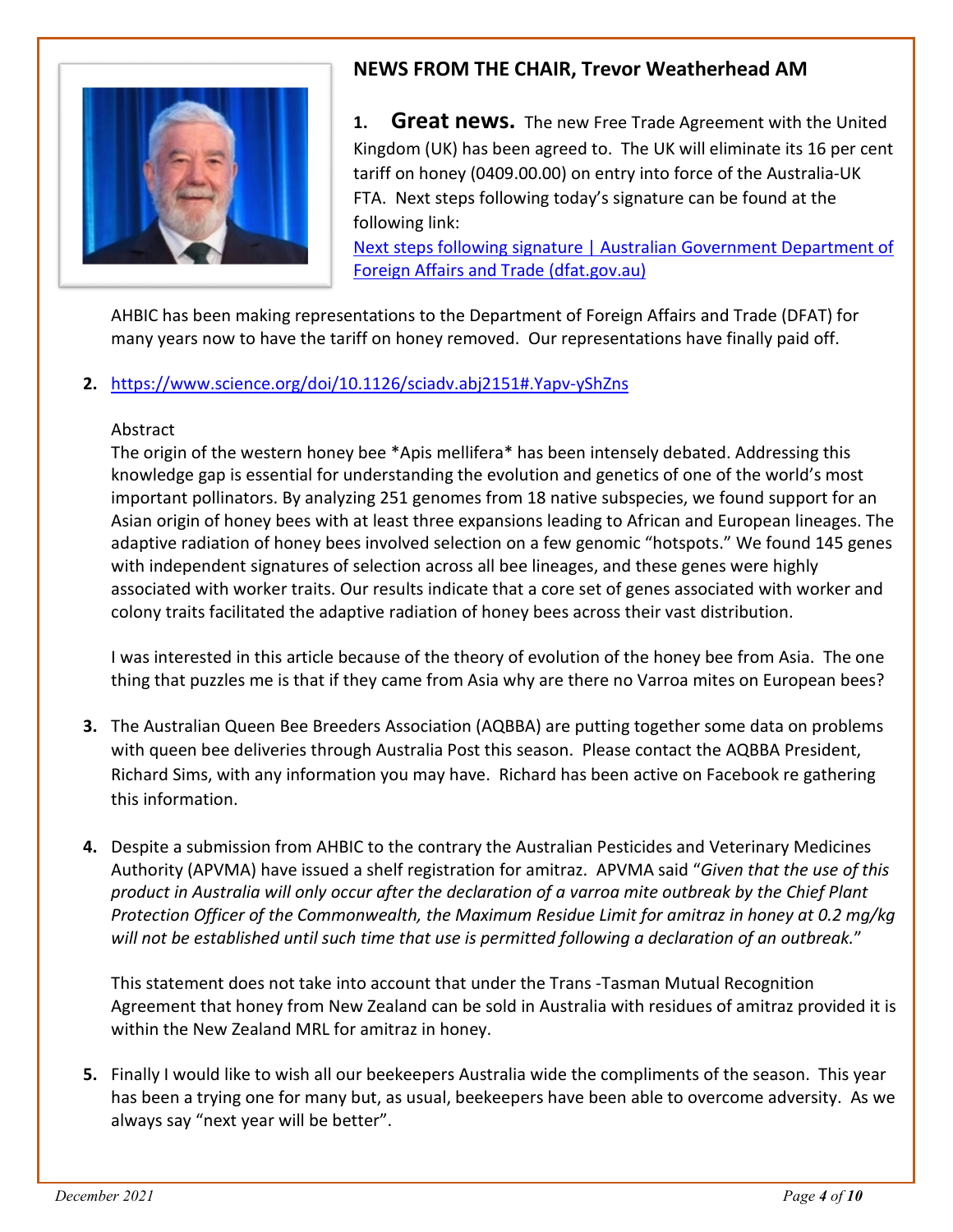## **NOTE FROM CEO, Helen Goodall**



Thank you to our 'Friends of AHBIC' for your continued support and to the friends who contributed again this month. As 'Friends of AHBIC' you are playing a critical role in the protection and promotion of the honey bee and pollination industry that has an annual contribution of over \$14.2 billion to the Australian economy*.* 

This is the last AHBIC newsletter for 2021. The year has provided challenges and some wins, and I would like to thank you for your support. While I know that this is a very busy time for beekeepers, I hope you find the time to celebrate Christmas and the New Year! I will be on leave commencing Monday 20 December 2021 and returning on

Monday 10 January 2022. If there is anything urgent that cannot wait until I return, please contact our Chair, Trevor Weatherhead at [queenbee50@bigpond.com](mailto:queenbee50@bigpond.com) or on 0427 960 735.

### *Media Release*

As needed, AHBIC has supported the Australian Manuka Honey Association (AMHA) in the legal battle against New Zealand. After four years of fighting, AMHA have won the case in the UK Intellectual Property Office (IPO) hearing against the New Zealand Manuka Honey Group who were trying to Trade Mark Manuka as coming from only New Zealand. This is very significant however the battle still continues. Please see page 8 of the newsletter for a copy of the AMHA media release.

## **BIOSECURITY UPDATE**

• *Bees in Container at Ingleburn*

A container, when opened at a yard in Ingleburn on 24 November 2021, was found to have Apis mellifera in the container. The container was resealed and fumigated . Inspection following fumigation found that there was no comb present and most of the bees were killed and no mites were found on the bees.

The container had come on a ship which had its last port of call before Australia as Singapore on 4 November. It stopped at Brisbane on 13 November and then Sydney on 18 November. It was taken to Ingleburn and when the bees were discovered on opening and was put back under Biosecurity Control. The container was loaded with cellulose power which is used as a food additive. There was also a hole found in the roof of the container.

The fact there was no comb makes it unlikely that the bees came aboard at Singapore or Brisbane. The hole in the roof makes it likely that the bees were either after the cellulose or it was a local swarm that had just arrived. If more details come to hand I will pass on to you. Trevor Weatherhead Chair

- *2021 National Biosecurity Forum Recordings of the* 2021 National Biosecurity Forum are available at [awe.gov.au/NBF.](https://clicks.eventbrite.com/f/a/kxM400AesCaLAo0-kO5mEg%7E%7E/AAQxAQA%7E/RgRjeBE3P0RbaHR0cHM6Ly93d3cuYXdlLmdvdi5hdS9iaW9zZWN1cml0eS10cmFkZS9wb2xpY3kvcGFydG5lcnNoaXBzL25iYy9uYXRpb25hbC1iaW9zZWN1cml0eS1mb3J1bVcDc3BjQgphk7fdlmFA-daoUhVhaGJpY0Bob25leWJlZS5vcmcuYXVYBAAAAAA%7E)
- *Pollination Biosecurity*

Our Friend of AHBIC, Almond Board of Australia have worked with Agriculture Victoria and have published a 'Pollination Biosecurity' video outlining the requirements for sending hives to Victoria under the National Bee Biosecurity Program. Please see the link for the video: <https://vimeo.com/594984588/ebba59116b>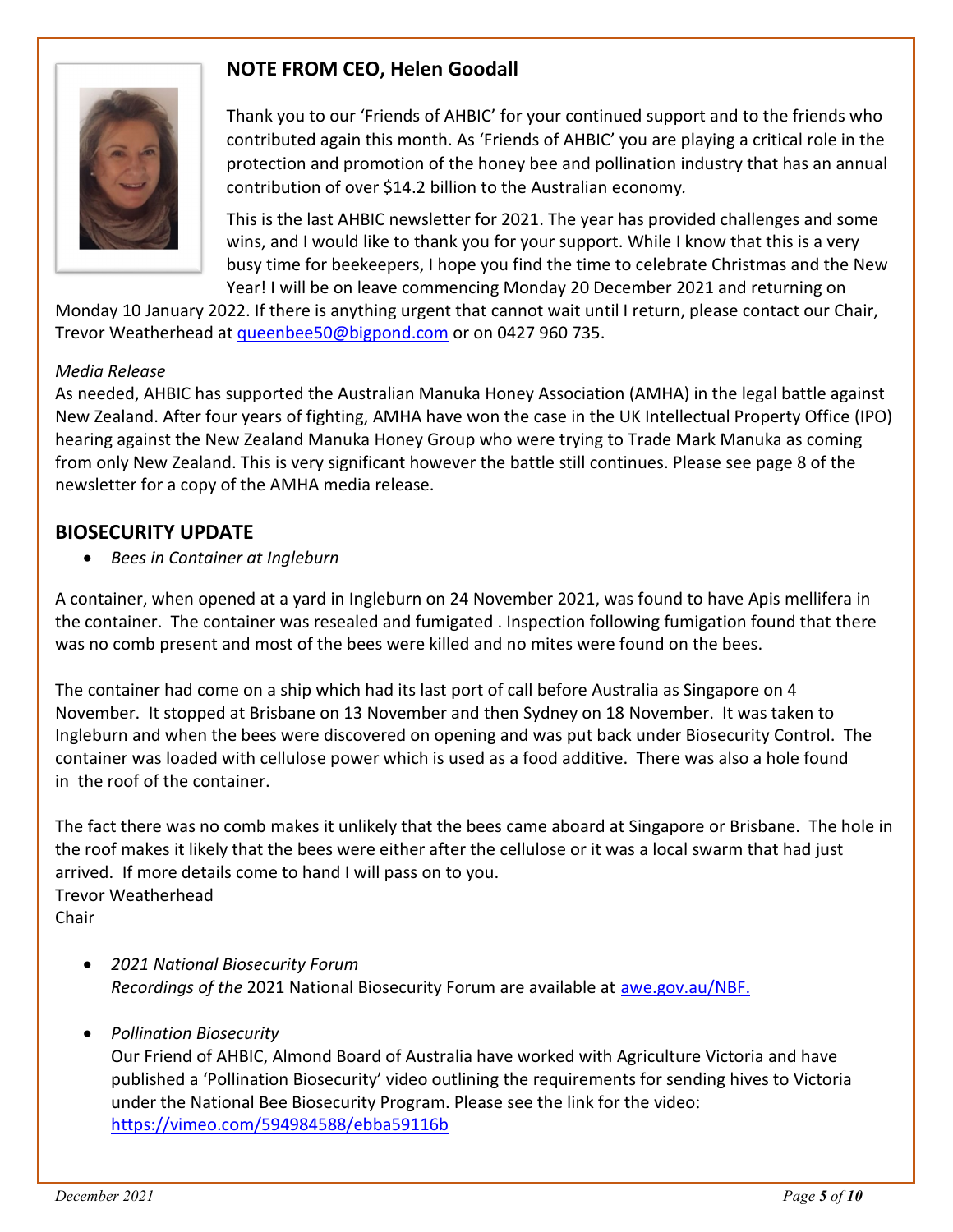## **HEAR FROM OUR MEMBER Bee Industry Council of Western Australia (BICWA)**

## Good day,

The honey flow in WA continues to be strong, and most of the bees are located now in the South West forest on Jarrah. So all is looking good for a busy summer with strong and healthy bees.

WA's premier tourism region, Margaret River, was impacted by a devastating fire, which burnt for four days and destroyed about 8,000 hectares of unique forest. No lives or property were lost, and as far as beekeeping is concerned, there are no sites within this area. Our thoughts are with all the people impacted by the fires.

The BICWA member organisations vote on the amendment to the Constitution at a Special General Meeting on the 17th December 2021. The changes will allow membership for beekeepers, Alliance Partners and Friends. Until now, only organisations are allowed membership. The board worked hard to make this happen and is looking forward, offering everyone to become a member of our thriving and exciting industry!

The Forest Management Plan 2024-2033 is progressing, and BICWA is invited early January 2022 for a Stakeholder meeting to address industry views on the future of forest management.

BICWA wishes you a very happy & safe Festive Season and all the best for the coming year!

Don't forget to subscribe to [our webpage](https://www.bicwa.com.au/) and like us on [Facebook.](https://www.facebook.com/BICWA) Regards, Brendon Fewster, Chair



## **PUBLICATIONS AND RESOURCES**

- AgriFutures Australia provides access to a wide range of publications designed to help inform decisions made by Australian rural industries, and to contribute to policy debate on rural issues of national and international significance. Please clic[k here](https://www.agrifutures.com.au/publications-resources/publications/?fwp_rural-industries=hbe) for recent publications for the honey bee and pollination industry.
- Plan Bee is a national genetic improvement program using innovative breeding technologies to transform the performance of honey bees in Australia. Please take 5 minutes to complete the survey <http://agrifutures.com.au/partnerships/rural-rd-for-profit-program/plan-bee/>
- Farmers, researchers and businesses can now see levy funded research from all the Research and Development Corporations in one location. Please visit [growAG.com](https://em.agrifutures.com.au/NjQzLU5PRy0zMDAAAAF8YnVJ1_g-GM9h-5Psfs3g8zAoTAvLnZ268Zmh290Blyit8oP8aZqkwBhWlKiRn3N1thydL98=)
- QUT [Sweet work: How better hive design can help keep bees warm](https://www.qut.edu.au/news?id=178727)
- [Pesticide Antidote for 'Bees' | Bee Culture](https://www.beeculture.com/pesticide-antidote-for-bees/)

## **EXTENSIONAUS**

• Ensure you make the most of these informative [extensionaus -professional beekeepers](https://extensionaus.com.au/professionalbeekeepers/home) resources.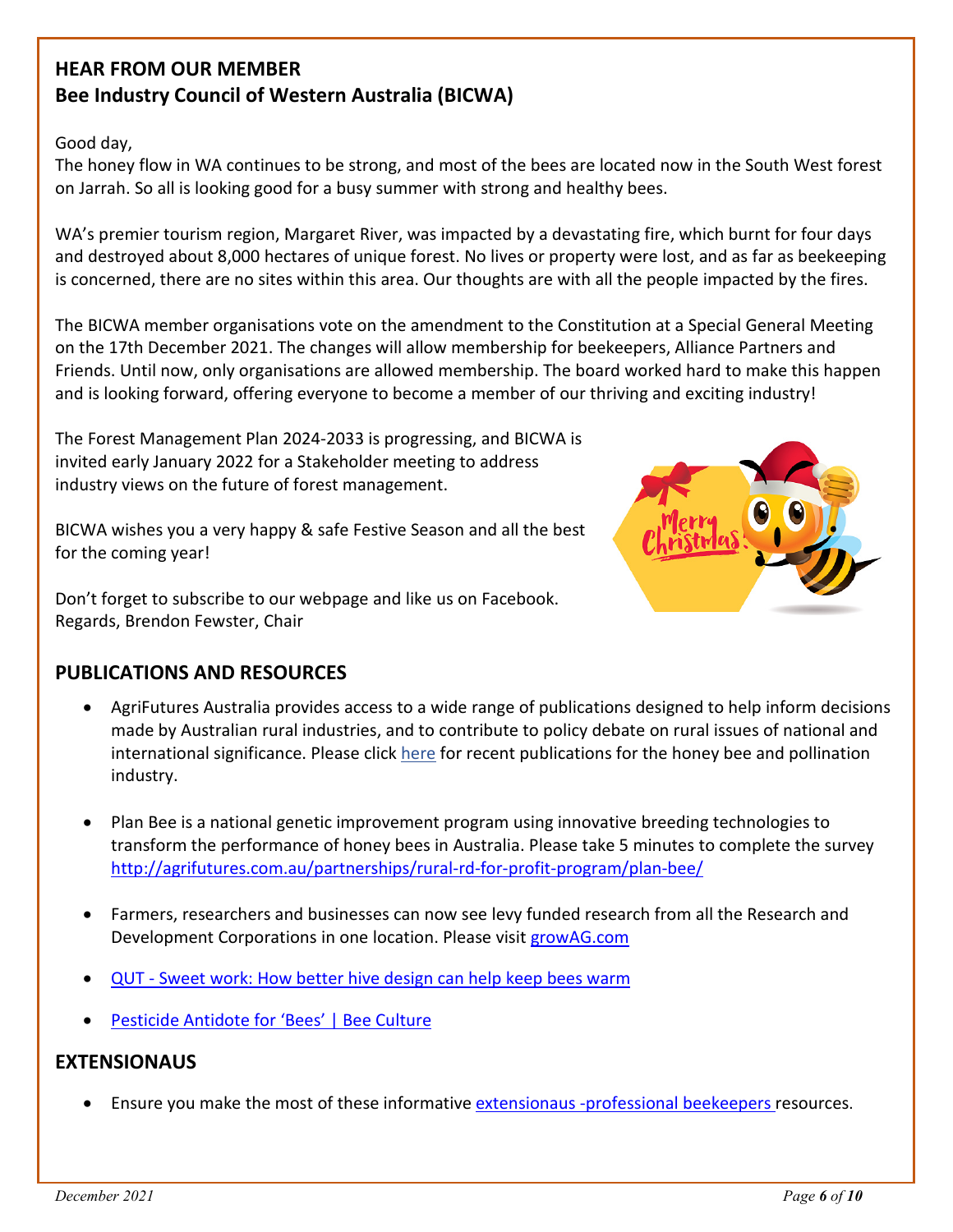## **EVENTS**

- *Apimondia -* The 47<sup>th</sup> Apimondia International Apicultural Congress call for abstract submissions is now open. Please click on the following link [47th APIMONDIA | International Apicultural Congress \(apimondia2021.com\)](https://apimondia2021.com/)
- EVOKEAG is being held the 15 March 2022, Sydney. Tickets available [here](https://evokeag.com/events/)
- The Sponsorship and Trade Exhibition Prospectus has been launched for the 4th Australian Bee Congress: Celebrating Honey Bees - At the heart of a healthy Australia. Please visit the Congress website at<https://australianbeecongress.com.au/>

## **SCHOLARSHIPS/PROGRAMS**

- AgriFutures Horizon Scholarship applications**.** The Horizon Scholarship Program is open to students studying agriculture-related or STEM degrees with major studies and/or subject selections that align to agriculture. For more information and to apply visit [www.agrifutures.com.au/horizon](https://em.agrifutures.com.au/NjQzLU5PRy0zMDAAAAGAvzkzlQJILchQAI5uWQ7F6ViJ1VuplFcaswK4ak2HRVp86NRz9ZjMLzaoTy0kN7tSjfX92U4=)
- Australian Rural Leadership Program The Drought Resilience Leaders Mentoring Program connects farmers and people in the agriculture industry from across Australia to share trusted advice and help tackle common challenges associated with drought, climate change, wellbeing and agricultural practice. Please visit [Drought Resilience Leaders Mentoring Program f](https://rural-leaders.org.au/programs/drought-resilience-leaders-program/drought-resilience-leaders-mentor-program/)or further information.

## **GOVERNMENT MARKET ACCESS ADVICE/INDUSTRY ADVICE NOTICE**

- [2021-21: European Union \(EU\): Dairy, fish, honey, composite products and other edible non](https://www.awe.gov.au/biosecurity-trade/export/controlled-goods/non-prescribed-goods/market-access-advice-notices/2021-21)[prescribed goods: New export certification commencing from 7 December 2021 -](https://www.awe.gov.au/biosecurity-trade/export/controlled-goods/non-prescribed-goods/market-access-advice-notices/2021-21) DAWE
- [2021-22: China: Dairy, Seafood, Honey and Other Edible Non-prescribed Goods: Update on new](https://www.awe.gov.au/biosecurity-trade/export/controlled-goods/non-prescribed-goods/market-access-advice-notices/2021-22)  [registration process for food processing and storage facilities handling product for export to](https://www.awe.gov.au/biosecurity-trade/export/controlled-goods/non-prescribed-goods/market-access-advice-notices/2021-22)  [China and product labelling requirements -](https://www.awe.gov.au/biosecurity-trade/export/controlled-goods/non-prescribed-goods/market-access-advice-notices/2021-22) DAWE

*AHBIC social media pages*

If you have any of the below social media platforms please follow AHBIC and share with your friends. **Instagram**: @australianhoneybees **LinkedIn:** Australian Honey Bee Industry Council **Facebook:** Australian Honey Bee Industry Council **Twitter:** @AustBee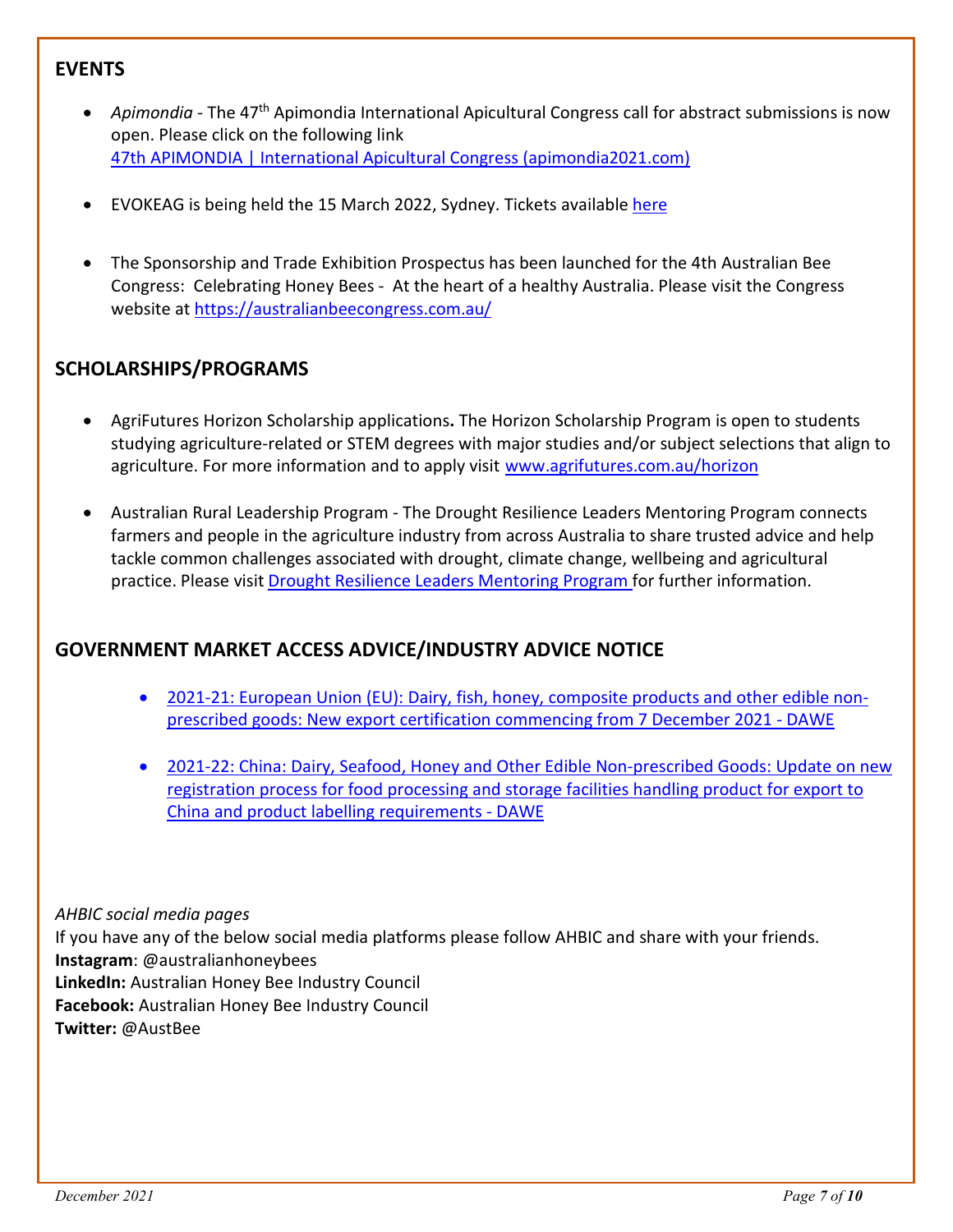

The Australian Manuka Honey Association is delighted that the UK Intellectual Property Office (IPO) has rejected an application by New Zealand producers to trademark the words "Manuka honey", recognising that it is a purely descriptive term for a type of honey, and has widespread use in jurisdictions beyond New Zealand.

In reaching its decision, the IPO accepted there was significant evidence that the general public understands manuka honey is not produced exclusively in New Zealand, but rather originates from a number of places including Australia.

Australian Manuka Honey Association (AMHA) Chairman Paul Callander said: "This decision is the right decision and a fair decision. The term manuka has been used in Australia since the 1800s and the Australian industry has invested significantly for decades in manuka honey science, research and marketing. It would be deeply unfair – and financially devastating – to deny that reality."

Mr Callander said the IPO decision would be welcomed by the entire Australian industry, which extends beyond manuka producers to the thousands of individuals and organisations engaged with manuka honey through research, logistics, manufacturing and sales.

"The market is forecast to be worth \$1.27 billion globally by 2027 and offers vast potential for local innovation and manufacturing," Mr Callander said. "The Australian industry has fought hard to protect its rightful interests in this growing market, and will continue to do so. This decision is an important one that we hope will be followed by other jurisdictions where trademark certification has been sought."

The same group of NZ producers has also sought to trademark the term in the United States, Europe, NZ and China. So far, no region has agreed to register the trademark. A decision from the NZ Intellectual Property Office is expected early next year.

Contact: Paul Callander, Chairman info@manukaaustralia.org.au

Additional Contact - Carolyn Ryan, Daymark – 0468 924 777 carolyn.ryan@daymark.com.au Additional Information:

The international manuka honey market is worth around \$1.27 billion in annual trade, with Australia supplying a significant percentage of this. Manuka honey products can sell for between A\$300-500 per kilo, depending on levels of MGO+ activity. Sales are expected to continue to rise rapidly, with strong demand for the product for consumption as well as accelerating growth as an ingredient in medicinal and wellbeing products. The Australian manuka honey industry employs thousands of people in mainly rural areas and plays a crucial part in the overall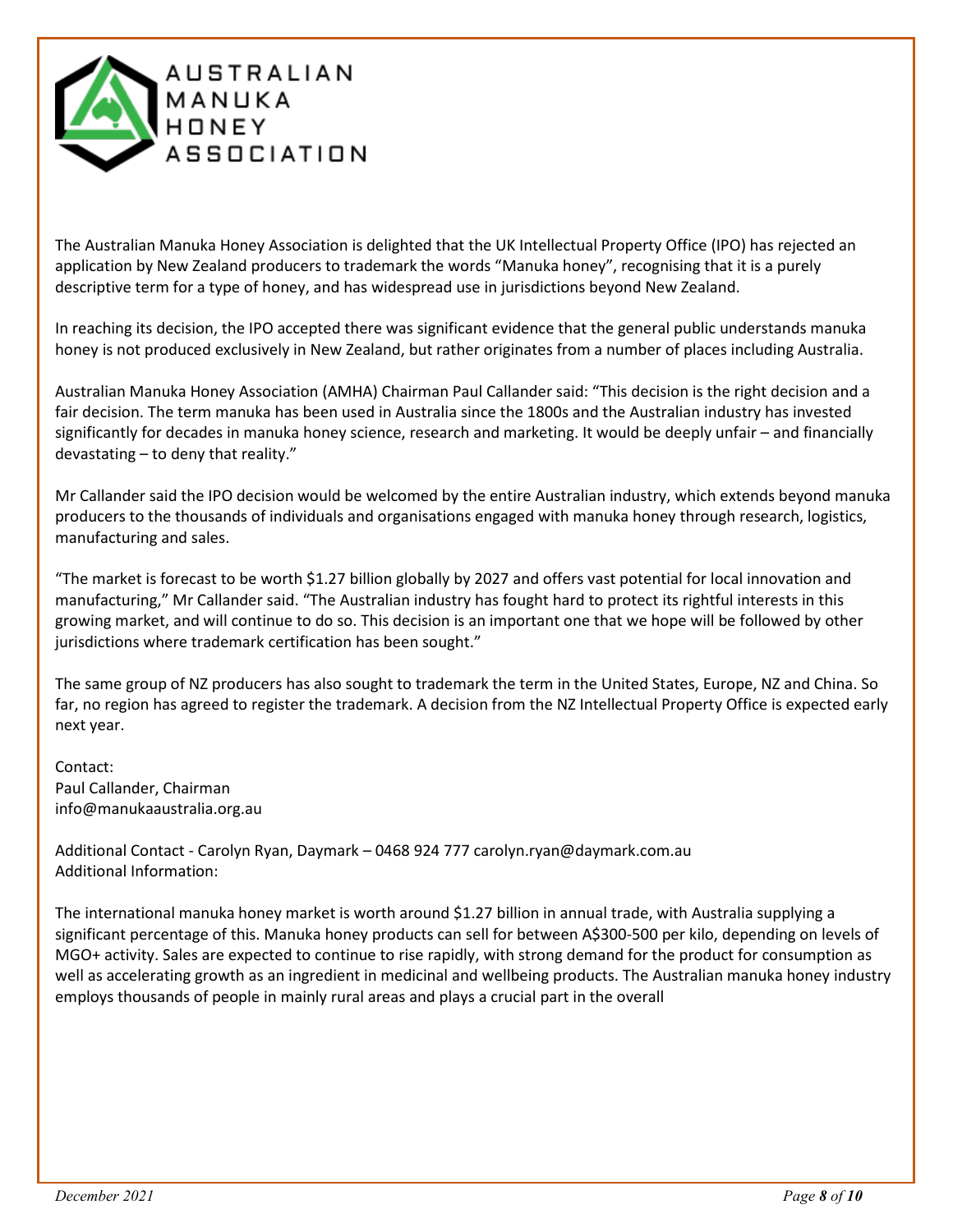Make sure you sign up to B-QUAL – an important quality assurance system! Clic[k here](http://bqual.com.au/) for more information.

**B-QUAL Your guarantee** : Regulatory Compliance for quality : Biosecurity<br>
and hygiene and hygiene www.bqual.com.au

**B-QUAL Industry Owned Quality Assurance System** 

# **HOW DOES B-OUAL CERTIFICATION BENEFIT MY BUSINESS?**

- **Product integrity**
- **Quality Assurance**
- **HACCP** based certification
- Regulatory Compliance
- 
- 
- 

**B-QUAL Certification also** enables an enterprise to market its product under the **B-QUAL logo to show that it** meets the B-QUAL Industry **Standards** 

**Complete your training at** home at your own pace!

For more information and to obtain a Certification Information Pack contact the B-QUAL Certification team www.bqual.com.au **AUS-QUAL Pty Ltd** Phone (07) 3361 9200 email: bqual@ausqual.com.au